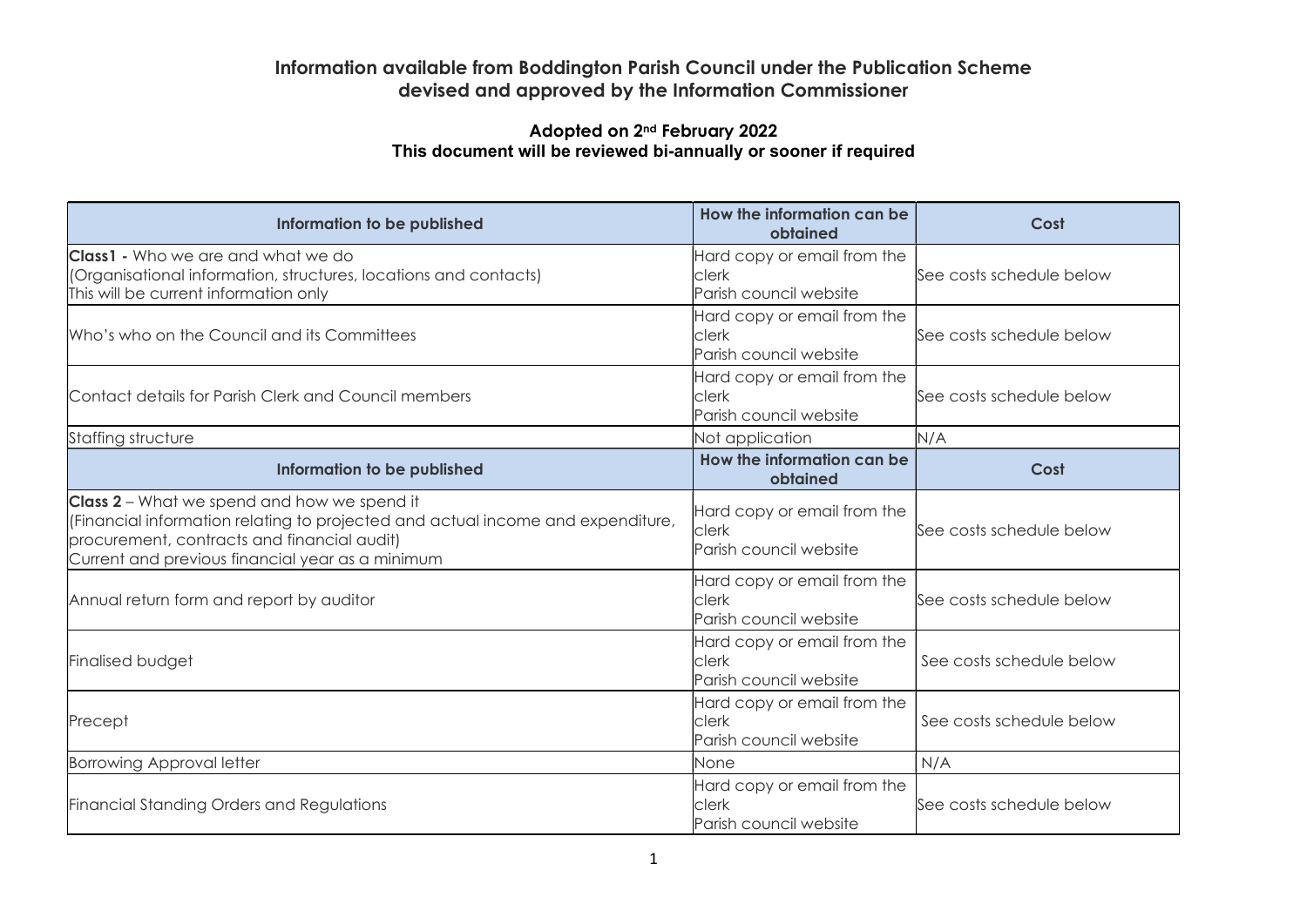| Hard copy or email from the<br>Grants given and received<br>clerk                                                                                                                   |                                                                                                         | See costs schedule below |
|-------------------------------------------------------------------------------------------------------------------------------------------------------------------------------------|---------------------------------------------------------------------------------------------------------|--------------------------|
| List of current contracts awarded and value of contract                                                                                                                             | Hard copy from the clerk                                                                                | See costs schedule below |
| Hard copy from the clerk<br>Parish council website<br>Members' allowances and expenses<br>minutes)                                                                                  |                                                                                                         | See costs schedule below |
| Information to be published                                                                                                                                                         | How the information can be<br>obtained                                                                  | Cost                     |
| Class 3 - What our priorities are and how we are doing<br>(Strategies and plans, performance indicators, audits, inspections and reviews)<br>Current and previous year as a minimum | Hard copy or email from the<br>clerk                                                                    | See costs schedule below |
| Parish Plan (current and previous year as a minimum)                                                                                                                                | None                                                                                                    | See costs schedule below |
| Annual Report to Parish or Community Meeting<br>(current and previous year as a minimum)                                                                                            | Hard copy or email from the<br>clerk<br>See costs schedule below<br>Parish council website<br>(Minutes) |                          |
| Quality status                                                                                                                                                                      | Not applicable                                                                                          | N/A                      |
| Local charters drawn up in accordance with DCLG guidelines                                                                                                                          | None in place                                                                                           | N/A                      |
|                                                                                                                                                                                     |                                                                                                         |                          |
| Information to be published                                                                                                                                                         | How the information can be<br>obtained                                                                  | Cost                     |
| <b>Class 4</b> – How we make decisions<br>(Decision making processes and records of decisions)<br>Current and previous council year as a minimum                                    | Hard copy or email from the<br>clerk<br>Parish council website<br>(Minutes)                             | See costs schedule below |
| Timetable of meetings<br>(Council and any committee/sub-committee meetings and parish meetings)                                                                                     | Hard copy or email from the<br>clerk<br>Parish council website<br>Parish noticeboards                   | See costs schedule below |
| Agendas of meetings<br>(as above)                                                                                                                                                   | Hard copy or email from the<br>clerk<br>Parish council website<br>Parish noticeboards                   | See costs schedule below |
| Minutes of meetings (as above) $-$ n.b. this will exclude information that is properly<br>regarded as private to the meeting.                                                       | Hard copy or email from the<br>clerk<br>Parish council website<br>Parish noticeboards                   | See costs schedule below |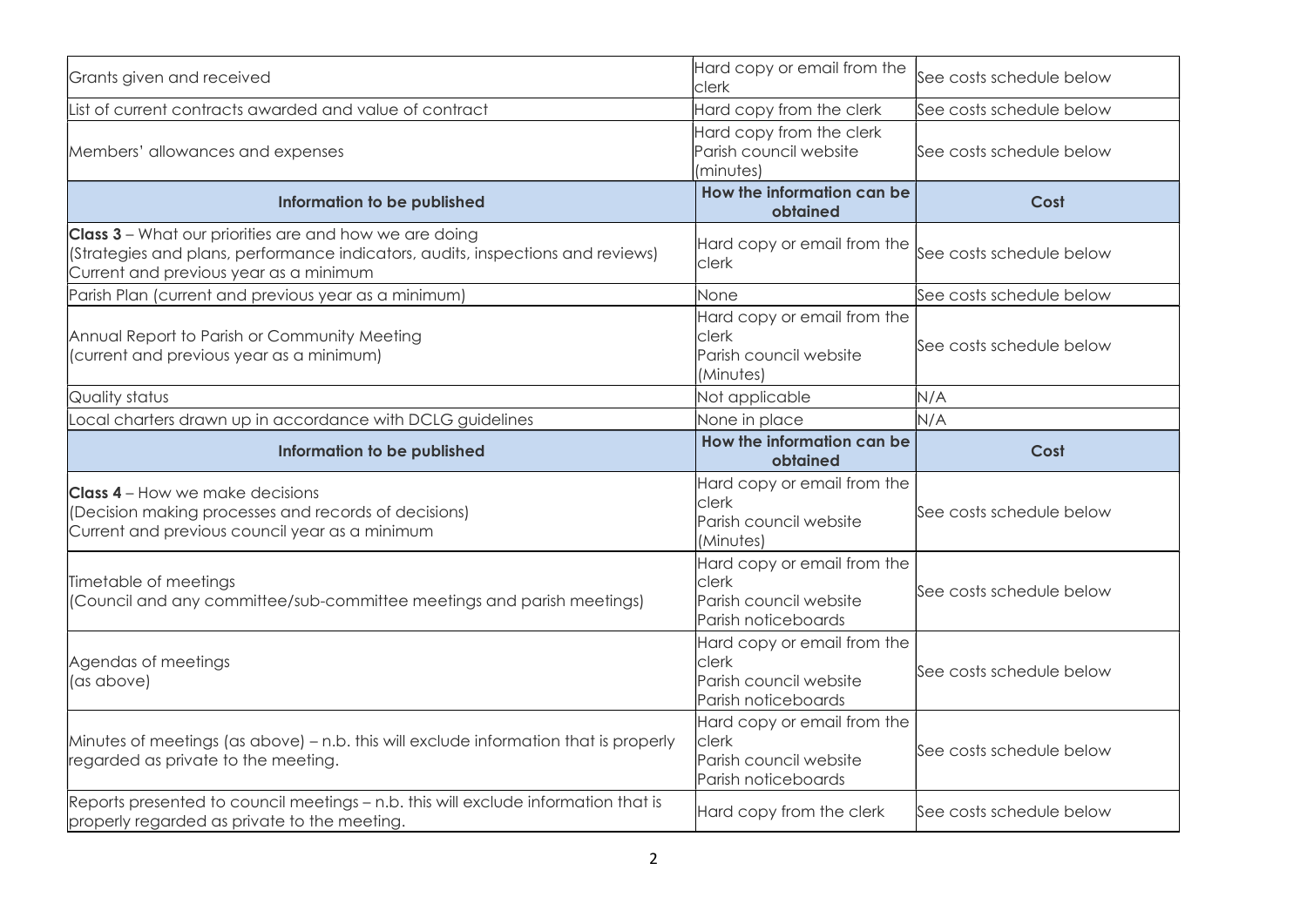| Responses to consultation papers                                                                                                                                                                                                                                                                                                                                                                                                                                                         | Hard copy or email from the<br>clerk<br>Parish council website<br>(Minutes)                | See costs schedule below |
|------------------------------------------------------------------------------------------------------------------------------------------------------------------------------------------------------------------------------------------------------------------------------------------------------------------------------------------------------------------------------------------------------------------------------------------------------------------------------------------|--------------------------------------------------------------------------------------------|--------------------------|
| Responses to planning applications                                                                                                                                                                                                                                                                                                                                                                                                                                                       | Hard copy or email from the<br><b>Clerk</b><br>Parish council website<br>(minutes)         | See costs schedule below |
| <b>Bye-laws</b>                                                                                                                                                                                                                                                                                                                                                                                                                                                                          | None                                                                                       | N/A                      |
| Information to be published                                                                                                                                                                                                                                                                                                                                                                                                                                                              | How the information can be<br>obtained                                                     | Cost                     |
| <b>Class 5</b> - Our policies and procedures<br>(Current written protocols, policies and procedures for delivering our services and<br>responsibilities)<br>Current information only                                                                                                                                                                                                                                                                                                     | Hard copy or email from the<br><b>Clerk</b><br>Parish council website                      | See costs schedule below |
| Policies and procedures for the conduct of council business:<br>Procedural standing orders<br>Committee and sub-committee terms of reference<br>Delegated authority in respect of officers<br>Code of Conduct<br>Policy statements                                                                                                                                                                                                                                                       | Where applicable hard<br>copies from the clerk.<br>Otherwise on parish council<br>website  | See costs schedule below |
| Policies and procedures for the provision of services and about the employment of<br>staff:<br>Internal instructions to staff and policies relating to the delivery of services<br>Equality and diversity policy<br>Health and safety policy<br>Recruitment policies (including current vacancies)<br>Policies and procedures for handling requests for information<br>Complaints procedures (including those covering requests for information and<br>operating the publication scheme) | Where applicable hard<br>copies from the clerk.<br>Otherwise on parish council<br>lwebsite | See costs schedule below |
| Information security policy                                                                                                                                                                                                                                                                                                                                                                                                                                                              | Hard copy or email from the<br><b>Clerk</b>                                                | See costs schedule below |
| Records management policies (records retention, destruction and archive)                                                                                                                                                                                                                                                                                                                                                                                                                 | Hard copy or email from the<br>clerk                                                       | See costs schedule below |
| Data protection policies                                                                                                                                                                                                                                                                                                                                                                                                                                                                 | Hard copy or email from the<br><b>clerk</b><br>Parish council website                      | See costs schedule below |
| Schedule of charges (for the publication of information)                                                                                                                                                                                                                                                                                                                                                                                                                                 | See below                                                                                  | See costs schedule below |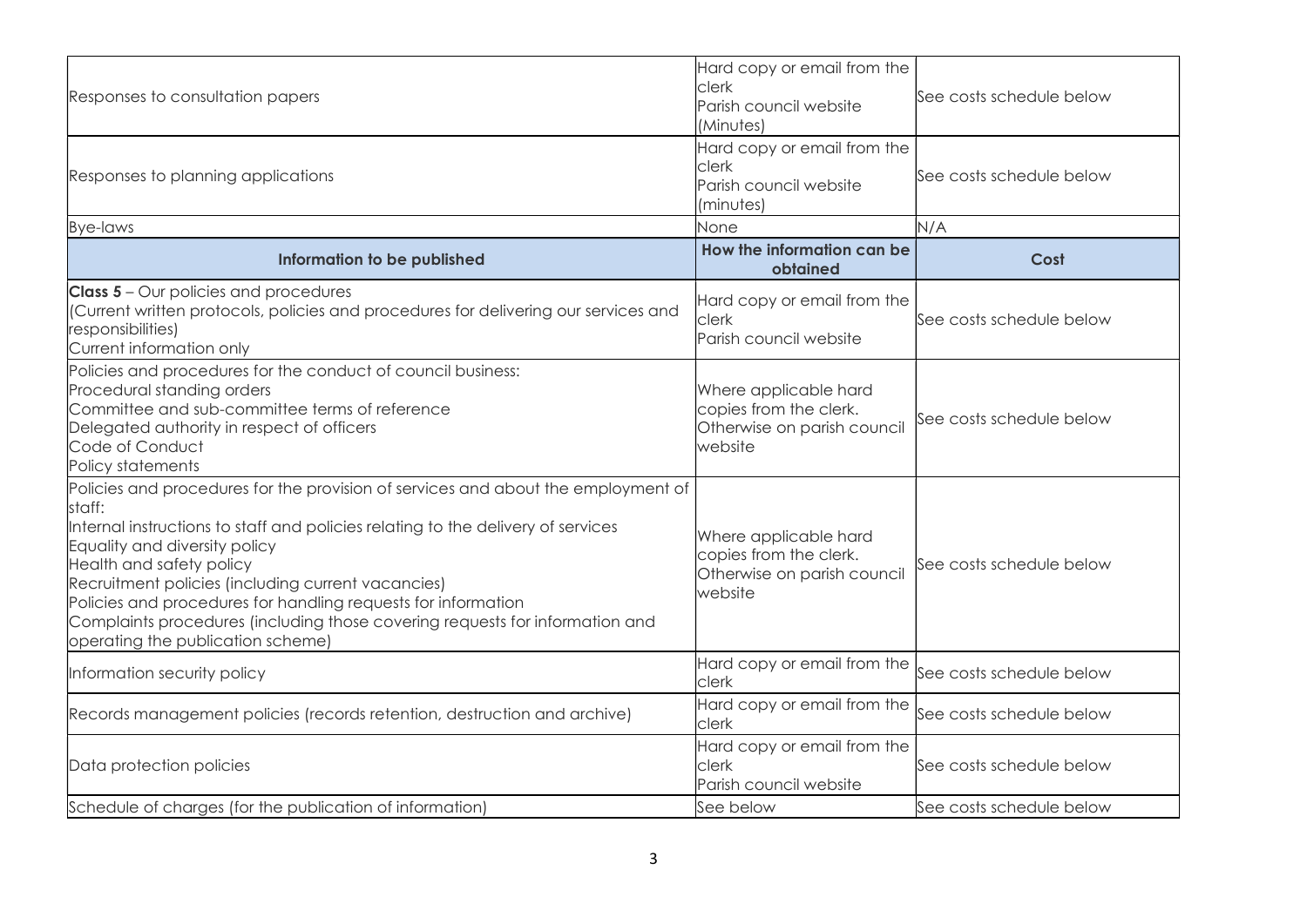| Information to be published                                                                                                                                                                             | How the information can be<br>obtained                                                                                                              | Cost                     |
|---------------------------------------------------------------------------------------------------------------------------------------------------------------------------------------------------------|-----------------------------------------------------------------------------------------------------------------------------------------------------|--------------------------|
| <b>Class 6</b> – Lists and Registers<br>Currently maintained lists and registers only                                                                                                                   | Hard copy or email from the<br><b>clerk</b><br>Some information may only<br>be available by inspection)                                             | See costs schedule below |
| Assets register                                                                                                                                                                                         | Hard copy or email from the<br><b>clerk</b><br>Parish council website                                                                               | See costs schedule below |
| Disclosure log (indicating the information that has been provided in response to<br>requests)                                                                                                           | Hard copy or email from the<br><b>clerk</b>                                                                                                         | See costs schedule below |
| Available from Returning<br>Officer at Tewkesbury<br><b>Borough Council</b><br>Register of Interests<br>Hard copy or email from the<br>clerk                                                            |                                                                                                                                                     | See costs schedule below |
| Register of gifts and hospitality                                                                                                                                                                       | None                                                                                                                                                | See costs schedule below |
| Information to be published                                                                                                                                                                             | How the information can be<br>obtained                                                                                                              | Cost                     |
| <b>Class 7</b> – The services we offer<br>(Information about the services we offer, including leaflets, guidance and<br>newsletters produced for the public and businesses)<br>Current information only | Hard copy or email from the<br>clerk<br>Parish council website;<br>(some information may only<br>be available by inspection)                        | See costs schedule below |
| Playground, Community Centre, recreational facilities etc.                                                                                                                                              | None                                                                                                                                                | See costs schedule below |
| Seating, litter bins etc                                                                                                                                                                                | Hard copy or email from the<br><b>clerk</b>                                                                                                         | See costs schedule below |
| <b>Additional Information</b><br>This will provide Council with the opportunity to publish information that is not<br>litemised in the lists above                                                      | Hard copy or email from the<br>clerk<br>Parish council website; some See costs schedule below<br>information may only be<br>available by inspection |                          |